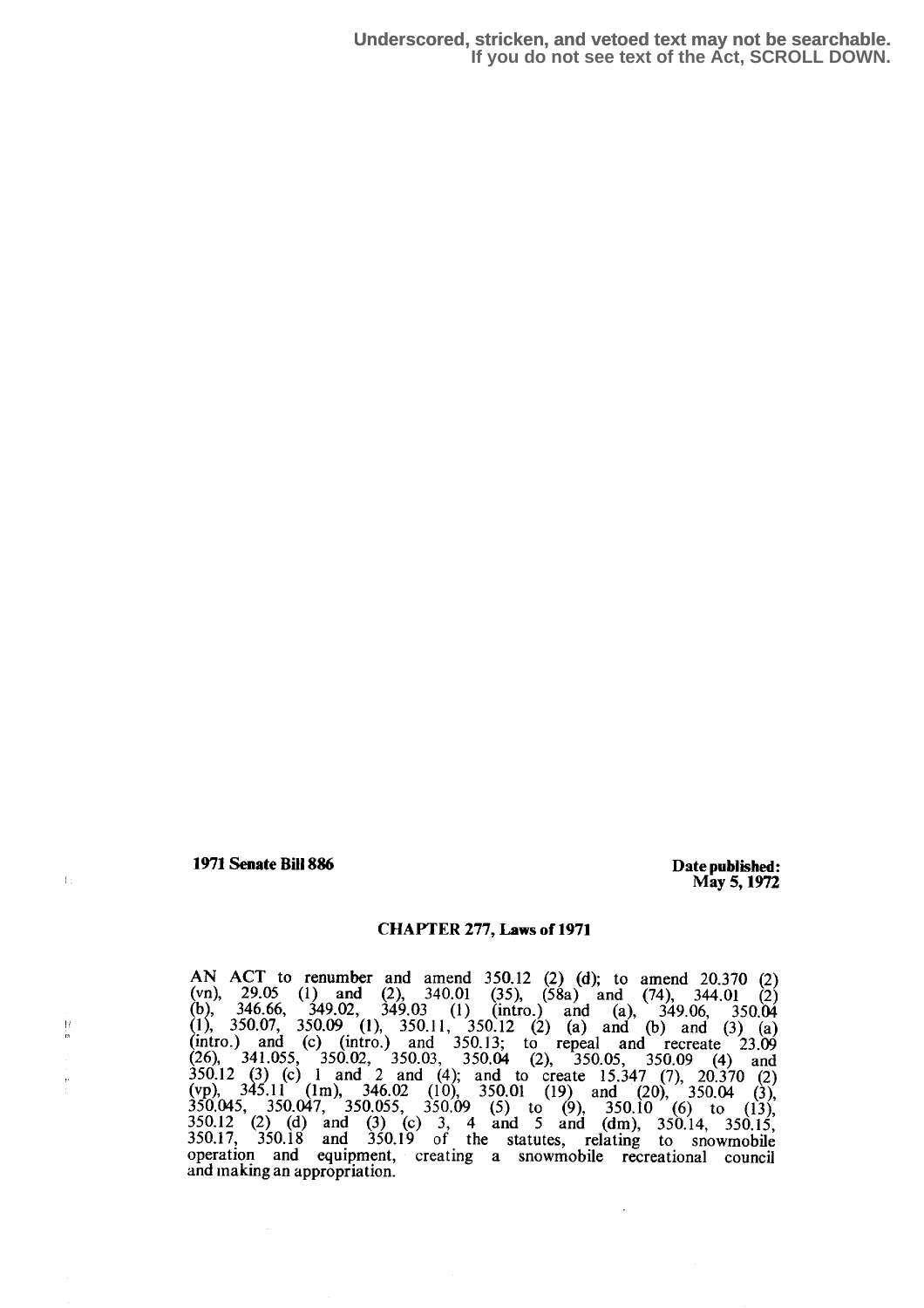$\left| \cdot \right|$ 

The people of the state of Wisconsin, represented in senate and assembly, do enact as follows: and assembly, do enact as follows:

SECTION 1. STATEMENT OF PURPOSE. The legislature recognizes that the recent advent of snowmobiles in this state has stimulated commercial activity and wholesome recreation. It has also resulted in noise, injuries and increased pressures on our stimulated commercial activity and wholesome recreation. It has<br>also resulted in noise, injuries and increased pressures on our<br>recreational lands. The legislature is mindful that the citizenry<br>of this state includes both includes both enthusiastic supporters of these machines and persons who favor an absolute prohibition of them. The legislature recognizes that intelligent regulation of the use of legislature recognizes that intelligent regulation of the use of these machines, designed to reduce the friction between these irreconcilable viewpoints, is both necessary and desirable. The legislature further recognizes and supports the principles that registration fees should be used for maintenance for trails, facili-ties and areas, law enforcement and safety training as well as for development purposes. Every effort should be made to establish a compatible relationship among snowmobile operators, landowners and those persons appreciating the tranquility and isolation found in the undeveloped areas of the state.

#### SECTION 2. 15.347 (7) of the statutes is created to read:

<sup>15</sup> .347 (7) SNOWMOBILE RECREATIONAL COUNCIL. There is created in the department of natural resources a snowmobile recreational council consisting of 15 members nominated by the governor, and with the advice and consent of the senate, appointed for staggered 3-year terms. Commencing on July 1, 1972, 5 members shall be appointed to serve for one year, 5 members for 2 years and 5 members  $\frac{3}{2}$ for 3 years. Thereafter all terms shall be for 3 years with 5 positions on the council to expire each year. At least 5 members of the council shall be from the territory north, and at least 5 members shall be from the territory south, of a line running east and west through the south limits of the city of Stevens Point.

SECTION 3. 20.370 (2) (vn) of the statutes is amended to read:

20.370 (2) (vn) County snowmobile trail area aids. The moneys allocated under s.  $350.12$  (4) for state aid to snowmobile trails and areas  $\frac{1}{2}$ -to-be used exclusively for  $\frac{1}{2}$  and  $\frac{1}{2}$  areas  $\frac{1}{2}$  areas  $\frac{1}{2}$  areas  $\frac{1}{2}$  areas  $\frac{1}{2}$  areas  $\frac{1}{2}$  are  $i$  and  $i$  areas -en  $i$  -equal  $y$  -lands under s. 23.09 (26) or such public lands as the county board by resolution designates.

SECTION 4. 20.370 (2) (vp) of the statutes is created to read:

20.370 (2) (vp) Snowmobile safety education and certification program and accident reporting. The amounts in the schedule as authorized under ss . 350.055 and 350.12 (4) (a) 3.

SECTION 5. 23.09 (26) of the statutes, as affected by chapter 40, laws of 1971, is repealed and recreated to read:

<sup>23</sup> .09 (26) AIDS TO COUNTIES FOR SNOWMOBILE PUR-POSES. The procedures in sub. (11) (a), (d) (e) and (f) shall apply to this subsection except that the department shall consult with the snowmobile recreational council before adopting snowmobile trail construction standards, the restriction in sub. (11) (a) as to county lands is not applicable, the restriction in sub. (11) (d) as to encumbrance of funds is not applicable and the restriction in sub. (11) (e) as to requests for state aids exceeding available funds is not applicable.

(a) Counties may receive aids under this subsection distributed in accordance with s. 350.12 (4) to :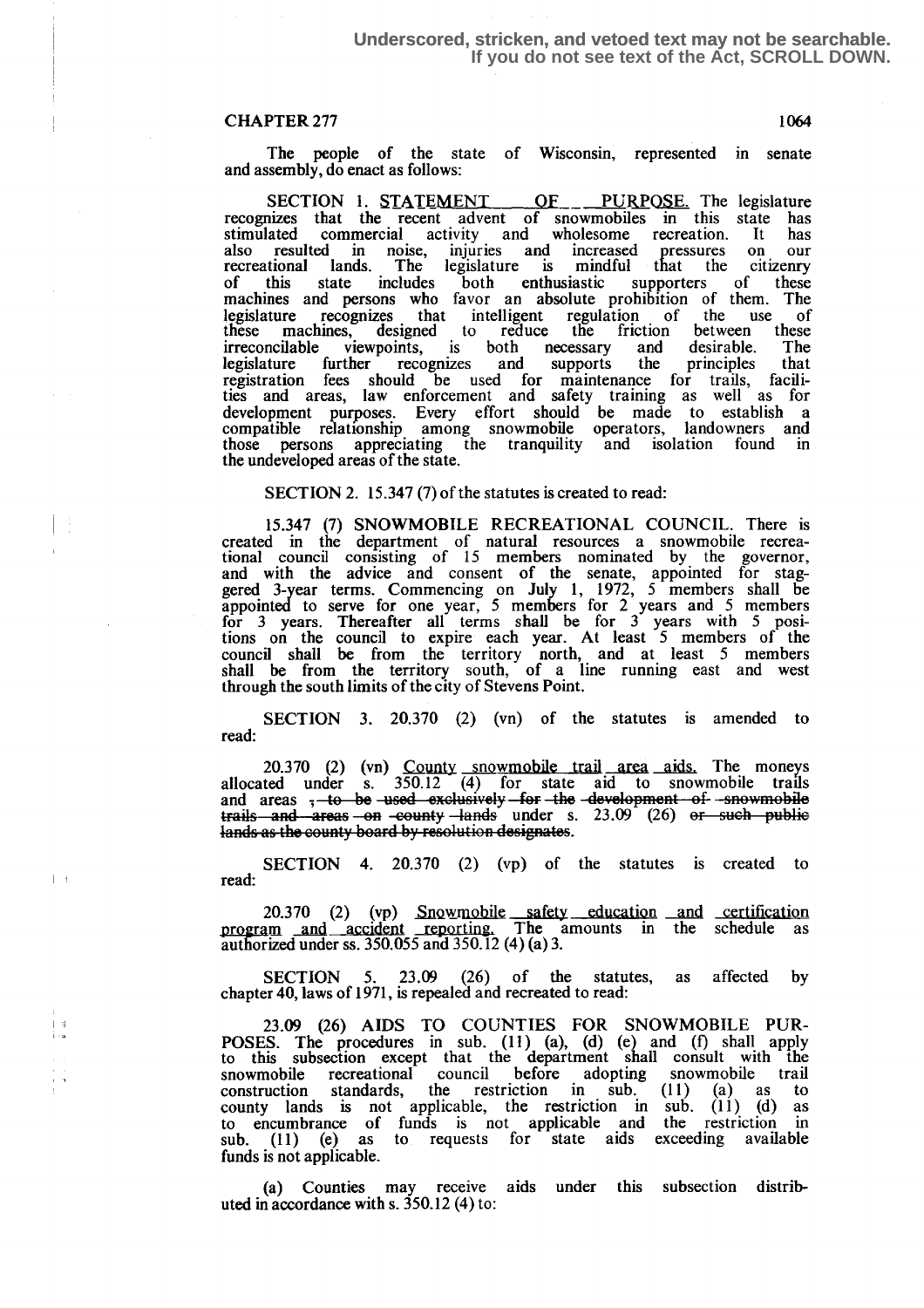1. Purchase easements or leases over private property for snowmobile trails, facilities and areas, if such easements provide public access to the trail, facility or area. No lands under lease or easement may be acquired by the county through condemnation.

2. Enter into agreements with the department to use for snowmobile trails, facilities or areas lands owned or leased by the department . No lands of the department to be used for snowmobiling purposes within the meaning of this subsection may be obtained through condemnation.

3. Develop and maintain snowmobile trails, facilities and areas on public lands designated by the county board or trails or areas under subd. 1 or 2.

4. Enforce laws in or on snowmobile trails, facilities or areas. As used in this subdivision, "facility" means a parking area, shelter or toilet .

(b) The county board of any county, which, by resolution, indicates its desire to receive aids under this subsection shall apply to the department on forms prescribed by the department and<br>submit required documentation as set forth by rule on or before<br>February 1, commencing in 1973. A decision on an aid application<br>shall be made by the depart 1973 . If requests for state aids exceed the funds allotted for this program, the total dollar value of approved aid applications shall be calculated by the department. Funds shall be distributed on the basis of the ratio of the total dollar value of an individual county application to the total dollar value of all approved aid applica-tions applied to the amount of available funds. Any county receiving less than the total dollar value of its application is under no obligation to expend county funds to cover the amount requested and not received. If requests received by February 1 do not exceed allotted funds, the department may grant aids based on requests received after February I .

SECTION 6. 29.05 (1), as affected by chapter 42, laws of 1971, and (2), as affected by chapters 40 and 164, laws of 1971, of the statutes are amended to read:

29.05 (1) The department and its wardens may execute and serve warrants and processes issued under any law relating to wild animals and ss. 29.221, 30.12, 30,125, 30.18, 30.195, 30.50 to  $30.80, 346.19, 346.94$  (6) and (6m),  $350.06, -350.07, -350.12, 940.24,$ 941.20, 942.22 941.22, 947.03 and 947.047 and ch. 350, except where applicable to highways, in the same manner as any constable may serve and execute such process; and to may arrest, with or without a warrant, any person detected in the actual violation, or whom such officer has reasonable cause to believe guilty of a violation under this chapter or ss.  $30.12$ ,  $30.18$ ,  $30.195$ ,  $30.50$  to  $30.80$ ,  $346.19$ ,  $346.94$  (6) and (6m),  $350.06, -350.07, -350.12, 940.24, 941.20, 941.22,$ 947.03 and 947.047, or ch. 350, except where applicable to highways. and to may take such person before any court in the county where the offense was committed and make proper complaint. For the purpose of enforcing ss. 30.50 to 30.80 ;  $-350.06$ ,  $350.07$  and  $-350.12$  and ch. 350. except where applicable to highways, any such officer may stop and board any boat and stop any snowmobile, if he has reasonable cause to believe there is a violation of such sections.

(2) Such officers shall, upon receiving notice or information that this chapter or ss.  $30.12$ ,  $30.18$ ,  $30.195$ ,  $346.19$ ,  $346.94$  (6) and (6m),  $350.06$ ,  $350.07$ ,  $350.12$ ,  $940.24$ ,  $941.20$ ,  $941.22$  and  $947.03$  or ch.  $350$ , except s.  $350.10$  (6) to (13) and except where a investigation thereof, and cause proceedings to be instituted if the proofs at hand warrant it.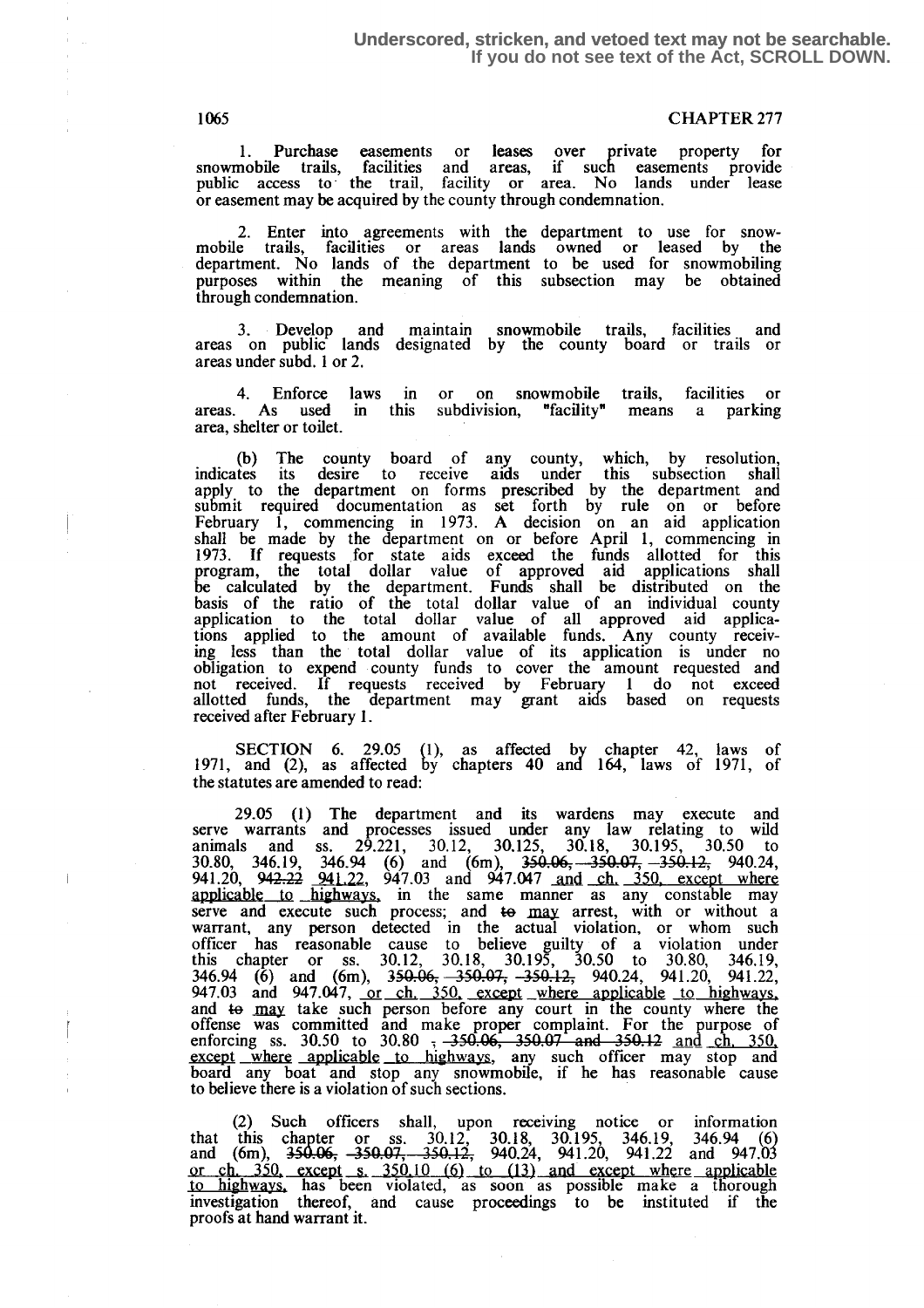SECTION 7. 340.01 (35), (58a) and (74) of the statutes are amended to read:

340.01 (35) "Motor vehicle" means a vehicle which is self-340.01 (35) "Motor vehicle" means a vehicle which is self-<br>propelled, including a trackless trolley bus , except that a snow-<br>mobile shall only be considered a motor vehicle for purposes made specifically applicable by statute.

(58a) "Snowmobile" means any engine-driven vehicle of a type which utilizes sled type runners, or skis, or an endless belt tread or any combination of these or other similar means of contact with<br>the surface upon which it is operated <u>but does not include such</u><br>uphiology which are given upon upon the surface of vehicles which are either manually propelled or driven by a motor of  $\Lambda$  becomes as less and approach only a motor  $\overline{\text{O}}$ 4 horsepower or less and operated only on private property .

(74) "Vehicle" means every device in, upon or by which any person or property is or may be transported or drawn upon a highway, except railroad trains. A snowmobile shall not be considered  $v$ ehicle except for purposes made specifically applicable by statute.

SECTION 8. 341.055 of the statutes is repealed and statutes recreated to read:

<sup>341</sup> .055 SNOWMOBILES. Snowmobiles shall not be registered under this chapter but shall be registered under ch. 350.

SECTION 9. 344.01 (2) (b) of the statutes is amended to read:

344.01 (2) (b) "Motor vehicle" means a self-propelled vehicle and also includes trailers and semitrailers designed for use with such vehicles, except that "motor vehicle" does not include farm tractors, well drillers  $\theta f$ , road machinery <u>or snowmobiles</u>.

SECTION 10. 345.11 (1m) of the statutes is created to read:

 $345.11$  (lm) The uniform traffic citation shall be used for violations of ch. 350 relating to highway use or ordinances in conformity therewith when committed on the highway, but no points shall be assessed against the driving record of the operator of a snowmobile. The report of conviction and abstract of court record copy shall be forwarded to the division of motor vehicles .

SECTION 11. 346.02 (10) of the statutes is created to read:

346.02 (10) APPLICABILITY TO SNOWMOBILES. The operator of a snowmobile upon a roadway shall in addition to the provisions of ch. 350 be subject to ss. 346.04, 346.06, 346.11, 346.14 (1), 346.18, 346.19, 346.20, 346.21, 346.26, 346.27, 346.33, 346.35, 346.37, 346.39, 346.40, 346.44, 346.46, 346.47, 346.48, 346.50 (1) (b), 346.51, 346.52, 346.53, 346.54, 346.55, 346.87, 346.88, 346.89, 346.90, 346.91, 346.92 (1) and 346.94 (1), (6), (6m) and (9),

SECTION 12. 346.66 of the statutes is amended to read:

346.66 APPLICABILITY OF SECTIONS RELATING TO ACCI-<br>DENTS AND ACCIDENT REPORTING. In addition to being applicable<br>upon highways, ss. 346.67 to 346.70 are applicable upon all premises held out to the public for use of their motor vehicles, whether such premises are publicly or privately owned and whether or not a fee is charged for the use thereof. Such sections do not apply to accidents involving only snowmobiles or vehicles propelled by human power or drawn by animals.

SECTION 13. 349.02 of the statutes is amended to read: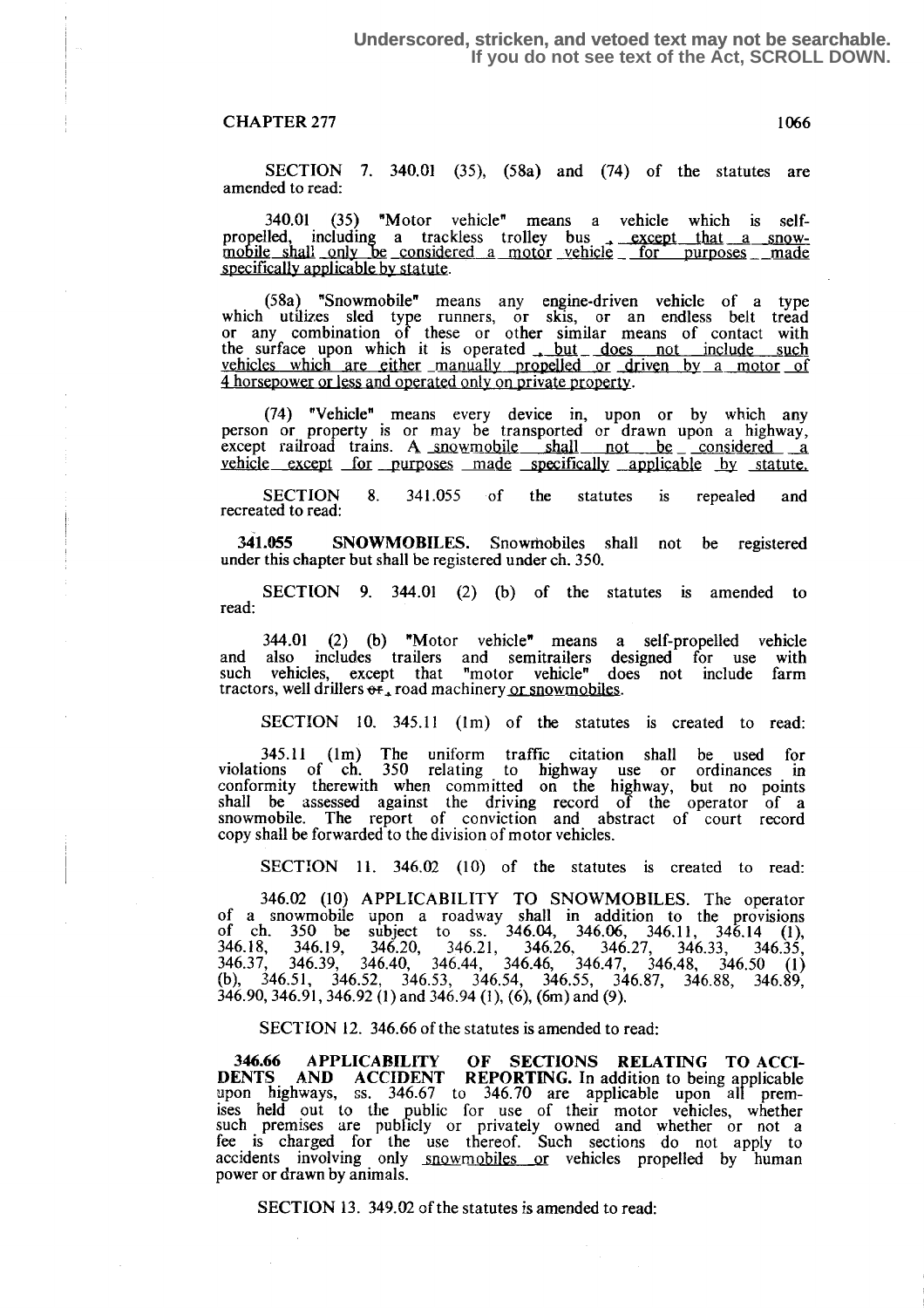书<br>目

# 1067 CHAPTER 277

349.02 (title) POLICE AND TRAFFIC OFFICERS TO ENFORCE LAW. It is the duty of the police sheriff's and traffic departments of every unit of government and each authorized department of the state to enforce chs. 346 to 348 and 350. Police officers. sheriffs. deputy sheriffs and traffic officers are authorized to direct all traffic within their respective jurisdictions either in person or by means of visual or audible signal in accordance with to direct all traffic within their respective jurisdictions either<br>in person or by means of visual or audible signal in accordance with<br>chs. 346 to 348 and 350. In the event of fire or other emergency,<br>police officers. she require notwithstanding the provisions of chs. 346 to 348 <u>and 350</u>.

SECTION 14. 349.03 (1) (intro.) and (a) of the statutes are amended to read:

349.03 (1) (intro.) Chapters 341 to 348 and 350 shall be uniform in operation throughout the state. No local authority may enact or enforce any traffic regulation unless such regulation:

(a) Is not contrary to or inconsistent with chs. 341 to 348 and 350; or

SECTION 15. 349.06 of the statutes is amended to read:

349.06 AUTHORITY TO ADOPT TRAFFIC REGULATIONS IN<br>STRICT CONFORMITY WITH STATE LAW. Except for the suspension STRICT CONFORMITY WITH STATE LAW. Except for the suspension or revocation of motor vehicle operator's licenses, regulations imposing penalties for operating a motor vehicle upon a highway without a license or while a license is revoked, suspended, canceled or expired or regulations enacted in conformity with s. 346.63 (1) (a), any local authority may enact and enforce any traffic regulation which is in strict conformity with chs. 341 to 348 and 350 but the penalty for violation of any of its provisions shall be limited to a forfeiture . No citation for violating local traffic regula-tions in conformity with s. 346.63 (1) (a) shall be issued after May 1, 1970,

SECTION 16. 350.01 (19) and (20) of the statutes are created to read:

350.01 (19) "Snowmobile trail" means a marked route on public property or on private lands subject to public easement or lease, designated for use by snowmobile operators by the governmental agency having jurisdiction, but excluding highways.

(20) "Snowmobile route" means a highway or sidewalk designated for use by snowmobile operators by the governmental agency having jurisdiction as authorized under this chapter.

SECTION 17. 350.02 of the statutes is repealed and recreated to read:

350.02 OPERATION OF SNOWMOBILES ON OR IN THE VICINITY OF HIGHWAYS. (1) Snowmobiles shall not be operated upon any part of any freeway including freeways which are a part of the federal system of interstate and defense highways.

(2) (a) Snowmobiles shall not be operated on other highways except in the following manner or as otherwise authorized by law:

1. Directly across any roadway having fewer than 5 lanes, but only after stopping and yielding the right-of-way to all vehicles approaching on the roadway. Crossings under this subdivision may be made only at a place where no obstruction prevents a quick and safe crossing . For purposes of this subdivision, "obstruction" includes but is not limited to impairment of view and dangerous roadway condition.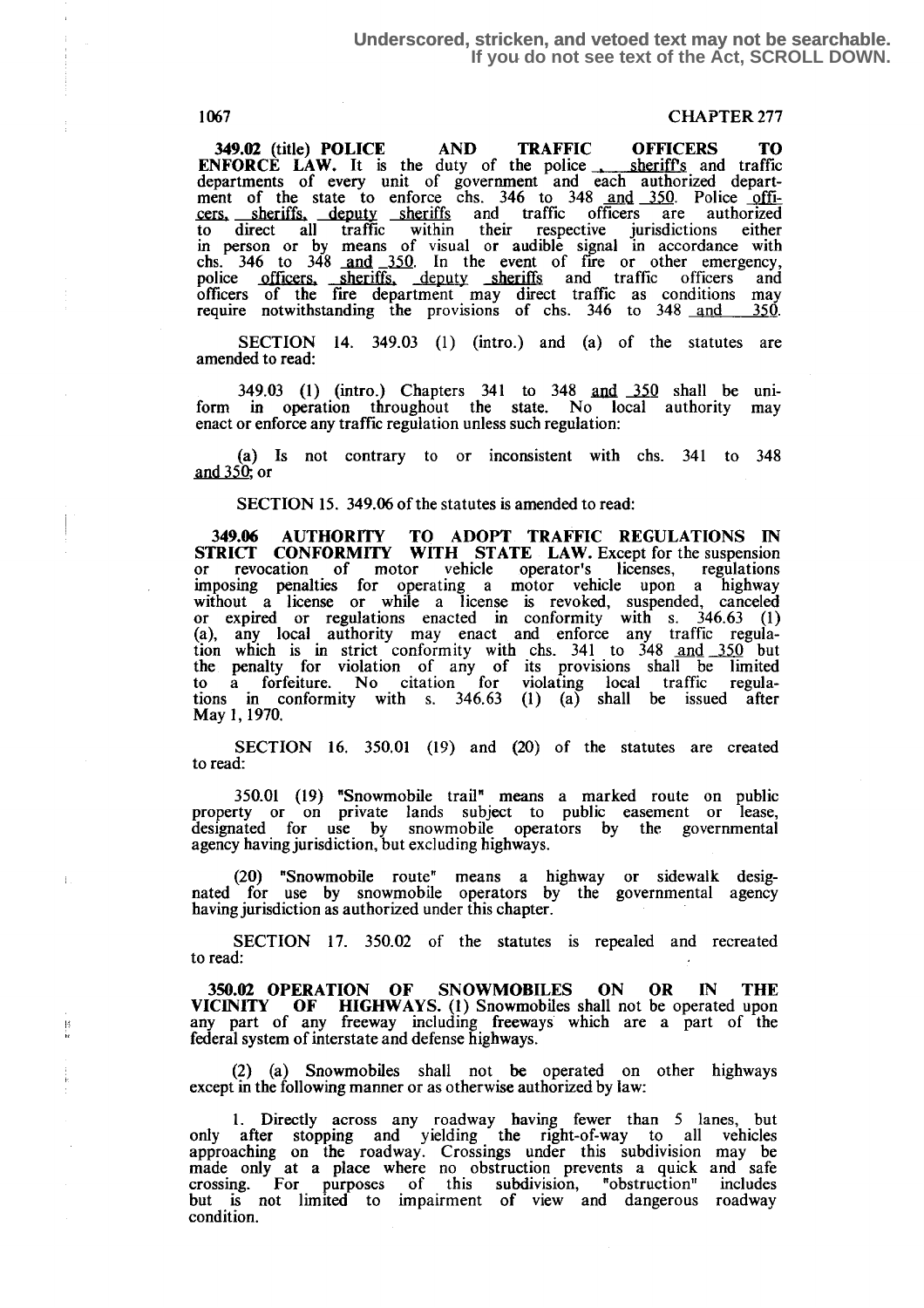$\left| \cdot \right|$ 

2. On any roadway which is not normally maintained for other vehicular traffic by the removal of snow.

3. On the roadway of highways to cross a bridge or culvert unless posted by the maintaining authority, but shall yield the right-of-way to all vehicular traffic.

4. On the roadway of county or town highways and city or village streets for special snowmobile events authorized under s. 350.04.

5. On highways which have been designated as routes and which are required to be marked.

(b) Snowmobiles may be operated adjacent to a roadway with due regard to safety in the following manner:

<sup>1</sup> . Along U. S. numbered highways, state and county highways at a distance of 10 or more feet from the roadway. Travel upon the median of a divided highway is prohibited except to cross.

2. Along town highways outside of the roadway.

<sup>3</sup> . During daylight hours travel may be in either direction regardless of the flow of vehicular traffic.

4. At night travel shall conform to the direction of traffic in the nearest lane.

5. Whenever it is impracticable to gain immediate access to an area adjacent to a highway, other than a freeway, where a snow-mobile is to be operated, the snowmobile may be operated adjacent and parallel to the roadway for the purpose of gaining access to and from the area of operation. Loading or unloading of the snowmobile shall be accomplished with due regard to safety at the nearest practical point to the area of operation.

6. Snowmobiles traveling adjacent to a roadway shall observe roadway speed limits .

(3) Snowmobiles may be operated for emergency purposes on any highway during a period of emergency when so declared by the governmental agency having jurisdiction.

(4) Under no circumstances, except as provided in this section, is a snowmobile to be operated on the main-traveled portion of a highway or on the plowed portion.

SECTION 18. 350.03 of the statutes is repealed and recreated to read:

350.03 RIGHT-OF-WAY. The operator of a snowmobile shall slow his vehicle to a speed not to exceed 10 miles per hour and yield the right-of-way when traveling within 100 feet of a person who is not in or on a snowmobile except as provided in ch. 346 where applicable.

SECTION 19. 350.04 (1) of the statutes is amended to read:

350.04 (1) Any county, town, city or village may block off the streets -of -such -county, -town, -city or -village for the purpose -of<br>allowing snowmobile races -or derbies but the county, -town, -city -or<br>village shall not be responsible for any injury suffered by envoue 350.04 (1) Any county, town, city or village may block off the<br>streets-of-such-county, town, city or village for the purpose of<br>allowing snowmobile races or derbies but the county, town, eity or<br>village-shall-not be respon village -shall not be responsible for any injury -suffered by -anyone<br>in connection -with, or arising -out -of, -any -such -race or -derby unless the -injury is caused by the negligence of such county, town, city or<br>willage highways under its jurisdiction for the purpose of \_ allowing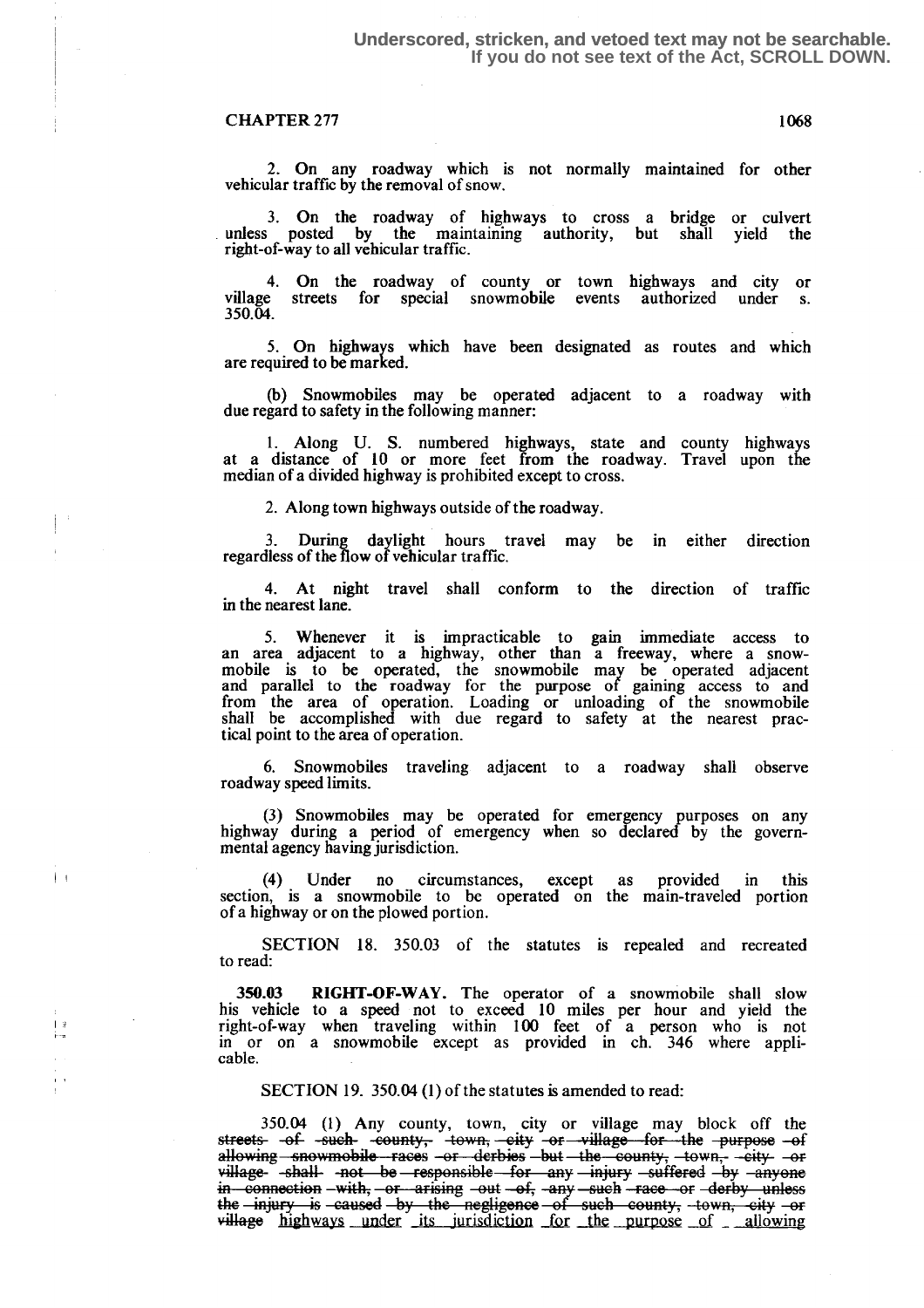# 1069 CHAPTER 277

special snowmobile events. No state trunk highway or connecting street or part thereof, shall be blocked off by any county, town, city or village for any snowmobile race or derby. Every county, town, city or village shall notify the local police department and the county sheriffs office at least one week in advance of the time and place of any snowmobile race or derby which may result in any street or part thereof, of the county, town, city or village being blocked off. Upon such notice, the local police department shall take such measures as it deems appropriate to protect persons and<br>property and to regulate traffic in the designated area and its<br>vicinity on the day of such received area. vicinity on the day of such race or derby.

SECTION 20. 350.04 (2) of the statutes is repealed and recreated to read:

350.04 (2) On state trunk bridges equipped with sidewalks on each side of the roadway, one sidewalk may be designated by the town, city or village as a snowmobile route. Towns, cities or vil-lages may adopt ordinances designating highways as snowmobile routes for snowmobile operation, subject to the following limitations:

(a) Snowmobiles shall be operated on the extreme right side of the roadway.

(b) Left turns shall be made as safely as possible from any position depending on snow cover and other prevailing conditions .

(c) Snowmobile operators shall yield right-of-way to other vehicular traffic and pedestrians.

(d) Highways designated for snowmobile operation shall be marked in accordance with s. 350.13.

(e) Snowmobile operation is not permitted on state trunk highways or connecting streets except as provided under s. 350.02.

SECTION 21. 350.04 (3) of the statutes is created to read:

 $350.04$  (3) (a) No county, town, city or village shall be liable for any injury suffered in connection with a race or derby under this section, unless the injury is caused by the negligence of the county, town, city or village.

(b) The county, town, city or village shall post the provisions of par. (a) in a conspicuous place, readily accessible to all contestants and spectators, and shall assist in locating and identifying persons responsible for injuries that may occur.

SECTION 22. 350.045 of the statutes is created to read:

350.045 PUBLIC UTILITY EXEMPTION. So that public utili-ties may effectively carry out then obligations to the public, the restrictions imposed by this chapter relating to use on, near or adjacent to highways shall not apply to snowmobiles operated to fulfill the corporate function of the public utility in those cases where safety does not require strict adherence to the regulations related to snowmobiles in general. However, snowmobiles operated by public utilities must be operated in a safe manner at all times.

SECTION 23. 350.047 of the statutes is created to read:

350.047 LOCAL ORDINANCE TO BE FILED. Whenever a town, city or village adopts an ordinance designating a highway as a snowmobile route, and whenever a county, town, city or village adopts an ordinance regulating snowmobiles, its clerk shall immediately send a copy of the ordinance to the department and to the

T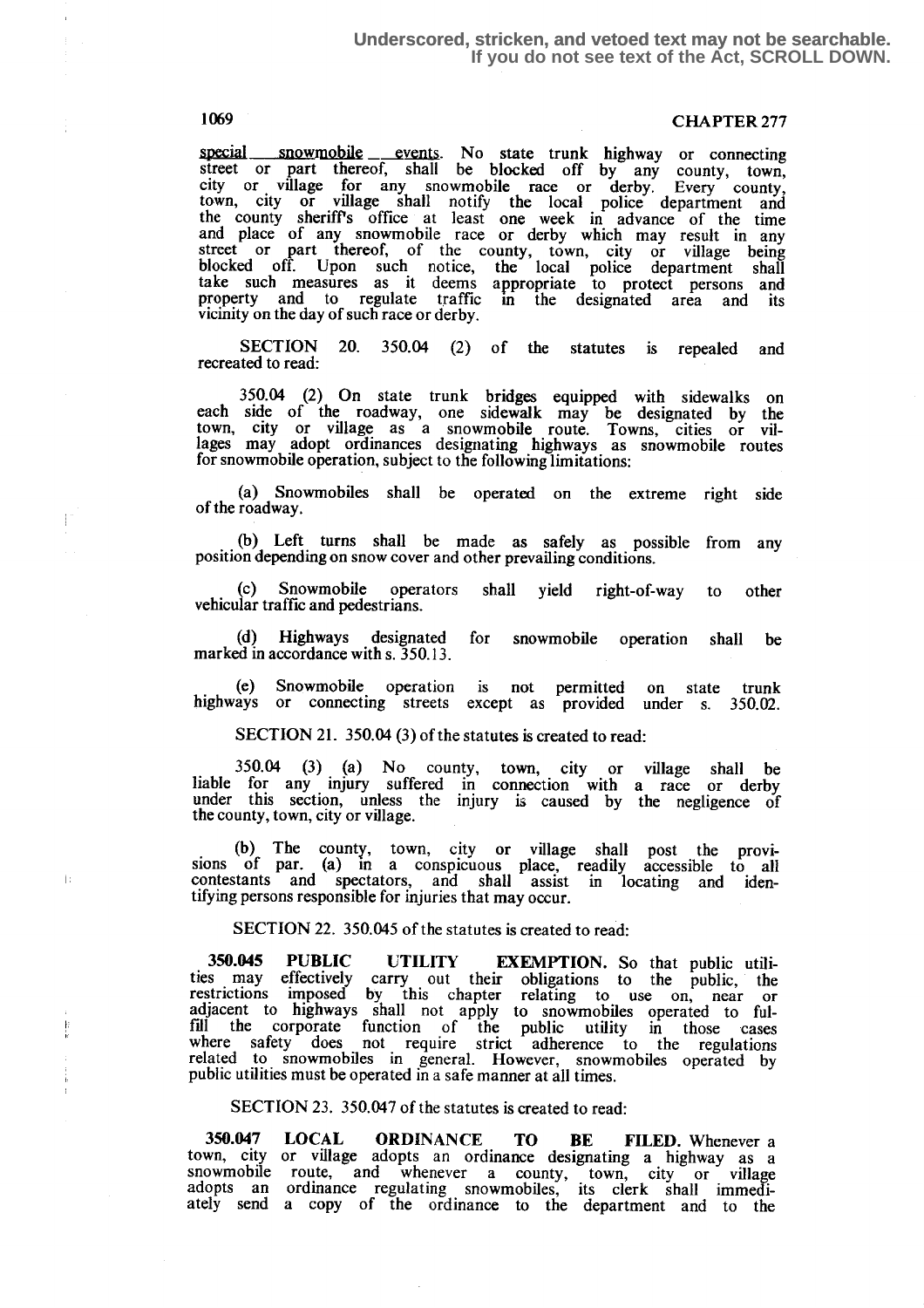$\mathbf{I}$ 

office of the law enforcement agency of the municipality and county having jurisdiction over such street or highway.

SECTION 24. 350.05 of the statutes is repealed and recreated to read:

350.05 OPERATION BY YOUTHFUL OPERATORS RESTRICTED. (1) AGE RESTRICTION. No person under the age of 12 years may oper-ate a snowmobile unless he is accompanied either by a person over 18 years of age or by a person over 14 years of age who holds a snowmobile safety certificate issued by the department under s. 350.055.

(2) SNOWMOBILE SAFETY PERMIT OR OPERATOR'S LICENSE<br>REQUIRED. After October 1, 1973, no person over the age of 12 years REQUIRED. After October 1, 1973, no person over the age of 12 years but under the age of 16 years may operate a snowmobile unless he holds a valid snowmobile safety certificate or is accompanied by a person over 18 years of age or by a person over 14 years of age having a snowmobile safety certificate issued by the department. Persons enrolled in a safety certification program approved by the department may operate a snowmobile in an area designated by the instructor.

(3) EXCEPTIONS. This section does not apply to the operation<br>commetities by an executor under the age of 16 years upon lands of snowmobiles by an operator under the age of 16 years upon lands owned or leased by his parent or guardian. As used in this section, "leased lands" does not include lands leased by an organization of which said operator or his parent or guardian is a member.

(4) DEFINITION. For purposes of this section, "accompanied" means being on the same snowmobile as the operator or not on the snowmobile but in the immediate vicinity of its operation.

SECTION 25. 350.055 of the statutes is created to read:

350.055 SAFETY CERTIFICATION PROGRAM ESTABLISHED. The department shall establish a program of instruction on snowmobile laws, regulations, safety and related subjects. The program shall be conducted by instructors certified by the department. The shall be conducted by instructors certified by the department. department may procure liability insurance coverage for certified instructors for work within the scope of their duties under this section. Persons satisfactorily completing this program shall receive certification from the department. The department may receive certification from the department. The department may charge an instruction fee of not to exceed \$2.50 for each person taking a program of instruction under this section. From the fees collected under this section, \$20,000 shall be set aside for the snowmobile safety and accident reporting program and the balance shall be used for law enforcement aids under s. 350.12 (4) (a) 4.

SECTION 26. 350.07 of the statutes is amended to read:

350.07 (title) . DRIVING ANIMALS. No person shall drive or pursue any deer, bear or other game animal with a snowmobile except as a part of normal farming operations involving the driving of part of normal farming operations involving the driving of livestock.

SECTION 27. 350.09 (1) of the statutes is amended to read:

350.09 (1) Any snowmobile operated during the hours of dark-<br>ness, or operated during daylight hours on or in the vicinity of<br>highways of town roads as provided in ss.  $-350.02$ - -and- $-350.03$  any<br>highway shall dighly a highway, shall display a lighted head lamp and tail lamp.

SECTION 28. 350.09 (4) of the statutes is repealed and recreated to read:

350.09 (4) Every snowmobile shall be equipped with at least one brake operated either by hand or by foot, capable of bringing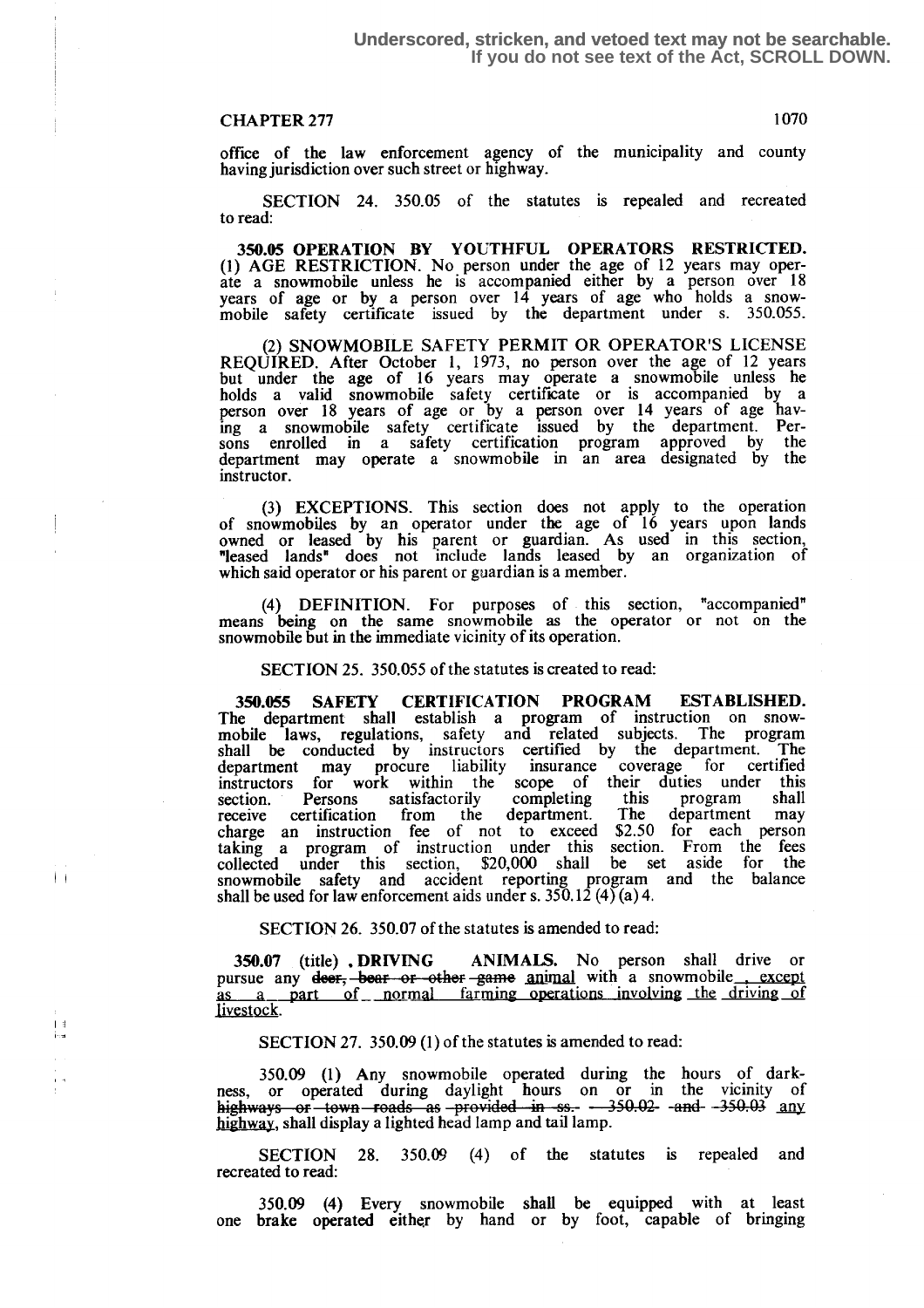# 1071 **CHAPTER 277**

the snowmobile to a stop, under normal conditions, within 40 feet when traveling at a speed of 20 miles per hour with a 150 pound driver on a level, hard-packed snow surface, or capable of locking the track on a level, hard-packed snow surface. The design shall permit simple and easy adjustment to compensate for wear. There shall be no other control linked to the brake which impairs braking operation.

SECTION 29. 350.09 (5) to (9) of the statutes are created to read:

350.09 (5) All snowmobiles manufactured after July 1, 1972, and offered for sale or sold in this state shall be equipped with side marker reflectors meeting the visibility requirements of society of automotive engineers standards or reflex material standards in compliance with federal specifications.

(6) No snowmobile shall be manufactured, sold, offered for sale, or operated unless it is equipped with a muffler in good work-ing order, which blends the exhaust noise into the overall engine noise and is in constant operation to prevent excessive or unusual noise.

(7) Every snowmobile manufactured after July 1, 1972, and offered for sale or sold in this state shall be so constructed as to limit total vehicle noise to not more than 82 decibels of A sound pressure at 50 feet, as measured by society of automotive engineers standards. Every snowmobile manufactured after July 1, 1975, and offered for sale or sold in this state shall be so constructed as to limit total vehicle noise to not more than 78 decibels of A sound<br>pressure as measured by society of putomative engineers stordards pressure, as measured by society of automotive engineers standards. No snowmobile shall be modified by any person in any manner that shall amplify or otherwise increase total noise emission above that emitted by the snowmobile as originally constructed, regardless of date of manufacture.

(8) Subsection (7) does not apply to snowmobiles competing in a sanctioned race or derby or to snowmobiles being tested by manufacturers, distributors or dealers on lands under their control.

(9) All snowmobiles competing in a sanctioned race or derby shall be equipped with a device wired into the motor's electrical system that will shut off the motor if the operator falls from the snowmobile or otherwise leaves the operator's position . The device shall be capable of being attached to the body of the operator, and shall be so attached when the snowmobile is being operated .

SECTION 30. 350.10 (6) to (13) of the statutes are created to read:

350.10 (6) On the private property of another without the consent of the owner or lessee . Failure to post private property does not imply consent for snowmobile use. Any other motor-driven craft or vehicle principally manufactured for off-highway use shall at all times have the consent of the owner before operation of such craft or vehicle on private lands.

(7) Between the hours of  $10:30$  p.m. and  $7$  a.m. when within 150 feet of a dwelling at a rate of speed exceeding 10 miles per hour.

(S) In any forest nursery, planting area or on public lands posted or reasonably identified as an area of forest or plant reproduction when growing stock may be damaged.

 $\mathbb{E}$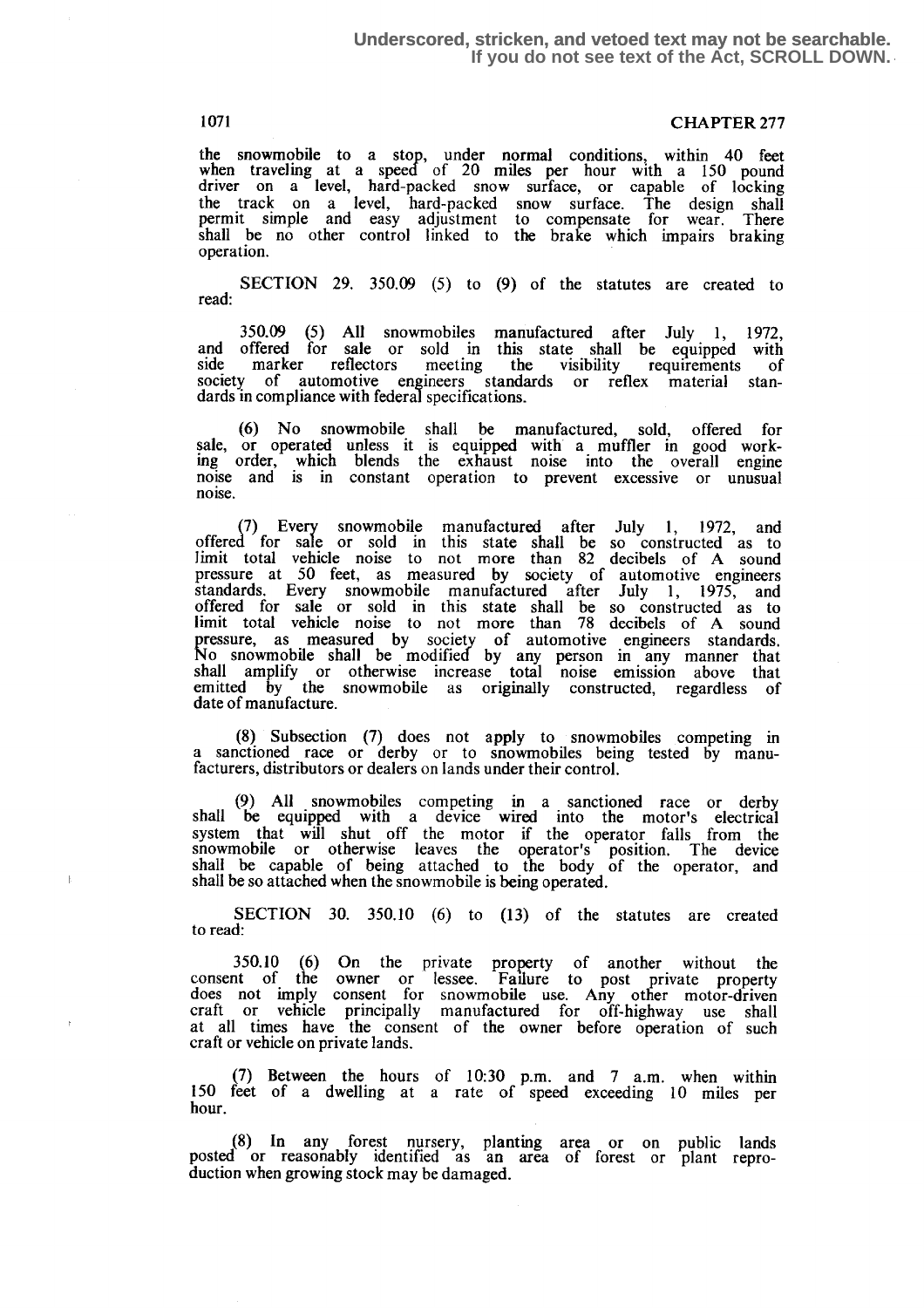#### **Underscored, stricken, and vetoed text may not be searchable. If you do not see text of the Act, SCROLL DOWN.**

## CHAPTER 277 1072

巨

 $\frac{1}{2}$ 

(9) On the frozen surface of public waters within 100 feet of a person not in or upon a vehicle or within  $100$  feet of a fishing shanty unless operated at a speed of 10 miles per hour or less .

(10) On a slide, ski or skating area except for the purpose of serving the area, crossing at places where marked or after stopping and yielding the right-of-way .

(11) On or across a cemetery, burial ground, school or church property without consent of the owner,

(12) On the lands of an operating airport or landing facility except for personnel in performance of their duties or with consent.

(13) On Indian lands without the consent of the tribal governing body or Indian owner. For purposes of this subsection, "Indian lands" means lands owned by the United States and held for the use or benefit of Indian tribes, bands, or individual Indians and lands owned by Indian tribes, bands, or individual Indians which<br>are subject to restrictions on alienation. Failure to post Indian<br>lands does not imply consent for snowmobile use. Any other motordriven craft or vehicle principally manufactured for off-highway use shall at all times have the consent of the owner before operation of such craft or vehicle on private lands.

SECTION 31. 350.11 of the statutes is amended to read:

350.11 PENALTIES. Any person who violates any provision of this chapter except ss.  $350.07$ ,  $350.08$  and  $350.10$  (3) may be fined not less than \$10 nor more than \$20-for the first-offense -and -not less than \$10 nor more than \$20-for the  $\frac{350.10}{ }$  or subsequent offense less- -than- -\$25- -nor-more-than-\$50-for-the -2nd or subsequent -offense within a year  $$250$ . Any person who violates s. 350.07 may be fined not less than  $$200$  nor more than  $$500$ . Any person violating s.  $$250.08$  or  $$250.10$   $(2)$  may be fined not more than  $$200$  or imprisoned  $\frac{350.08}{250.08}$  or  $\frac{350.10}{250.18}$  may be fined not than  $\frac{200}{200}$  or imprisoned 5 years shall be imprisoned not<br>year and in addition may be fined not more than \$200.

SECTION 32. 350.12 (2) (a) and (b) of the statutes are amended to read:

350.12 (2) (a) Owned by the United States a another state or a political subdivision thereof but such snowmobiles shall display the name of the owner on the cowling thereof.

(b) Covered by a valid registration in another state, province Qr\_ country . provided there is some identification of registration displayed on the snowmobile and it has not been in this state for more than 30 15 consecutive days.

SECTION 33. 350.12 (2) (d) of the statutes is renumbered 350.12 (2) (c) and amended to read:

 $350.12$  (2) (c) Used exclusively for racing on a raceway facility or at special events.

SECTION 34. 350.12 (2) (d) of the statutes is created to read:

350.12 (2) (d) Owned by a political subdivision of the state and used for enforcement or emergency purposes.

SECTION  $35.$   $350.12$   $(3)$   $(a)$  (intro.) and  $(c)$  (intro.) of the statutes are amended to read: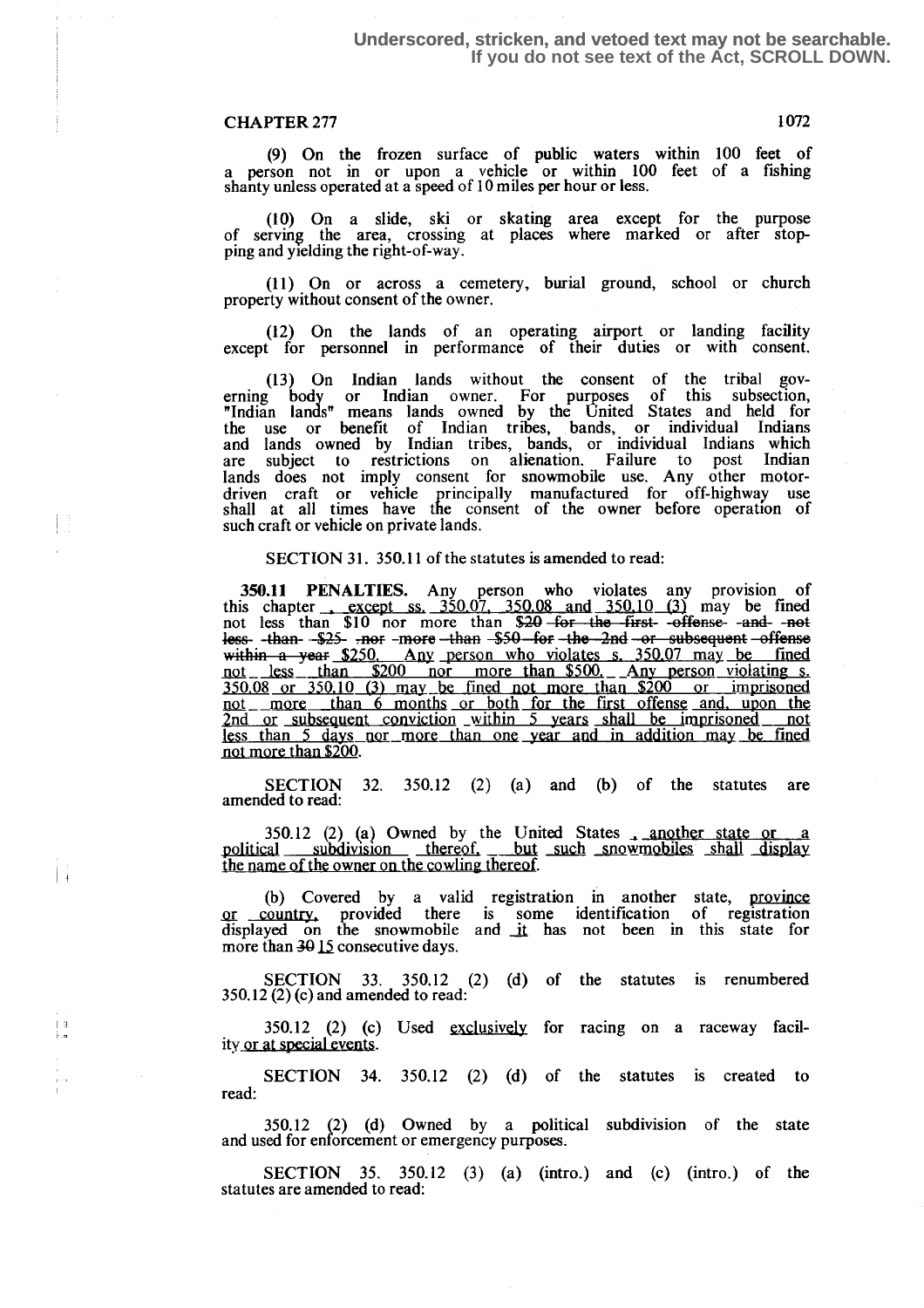#### **Underscored, stricken, and vetoed text may not be searchable. If you do not see text of the Act, SCROLL DOWN.**

# 1073 CHAPTER 277

350.12 (3) (a) (intro.) A person shall not operate and an owner shall not give permission for the operation of any snowmobile within this state unless the snowmobile is registered under this section. A registration period shall be for 3 years beginning on September 1 and shall expire on August 31 3 years thereafter. A fee of  $\frac{1}{2}$  shall be paid to the department of natural resources for registration which shall be valid for the 3-year period commencing of  $$6 \t{9}$  shall be paid to the department of natural resources for<br>registration which shall be valid for the 3-year period commencing<br>time. Here ensere --issued --under this --section shall expire on August --31,<br> $^{197$ if repistration is made prior to April 1 and commencing on September 1 subsequent to the date of application if registration is Vetoed made after April 1. \_\_ The intervention is very subsequent to the date of application i

(c) (intro.) Every person who is a snowmobile manufacturer,<br>dealer **interpretental interpretental combination** thereof engaged in business in this state shall obtain from the department a registration certificate as a commercial owner. Each snowmobile put in use by a commercial owner shall also be registered . The registration period shall be the same as in par. (a). The registration fees shall be as follows for the issuance of a registration erretificate to a commercial owner, or renewal thereof valid for the whole to a commercial owner, or renewal thereof, valid for the whole registration period:

SECTION 36. 350.12 (3) (c) 1 and 2 of the statutes are repealed and recreated to read:

350.12 (3) (c) 1. \$25 for dealers and distributors who own and operate snowmobiles for purposes of demonstration or testing;

2. \$25 for manufacturers who own and operate snowmobiles for the purposes of research, testing, experimentation or demonstration;

SECTION 37. 350.12 (3) (c) 3, 4 and 5 and (dm) of the statutes are created to read :

350.12 (3) (c) 3. \$25 for commercial owners, except manufacturers, dealers and lessors where the snowmobile will be operated only on lands owned by the manufacturer, dealer or owner;

4. \$15 for snowmobile renters;

 $\bar{\rm H}$ 

5. A fee of  $$2$  shall be paid to the department for the registration of each snowmobile put in use by the snowmobile renter. For purposes of this paragraph "put in use" means renting the snowmobile, but shall not include the operation of a snowmobile on land owned or under the control of the snowmobile renter .

(dm) Upon receipt of the required fee and an application form prescribed by it, the department also shall issue to dealers, manu-facturers and distributors 3 pairs of reflectorized plates with additional plates being available for a fee of \$1.50 per pair.<br>Snowmobile renters shall be issued separate registration stickers or decals for each machine.

SECTION 38. 350.12 (4) of the statutes is repealed and recreated to read:

350.12 (4) AIDS. All moneys collected from snowmobile registrations under this section shall be deposited into the conservation fund . The department shall estimate as accurately as possible the total registration receipts for a 3-year period commencing September 1, 1972, and thereafter, adjusting the estimate each year to reflect funds available. An equal sum shall be set aside for each year of the 3-year period to be adjusted as needed.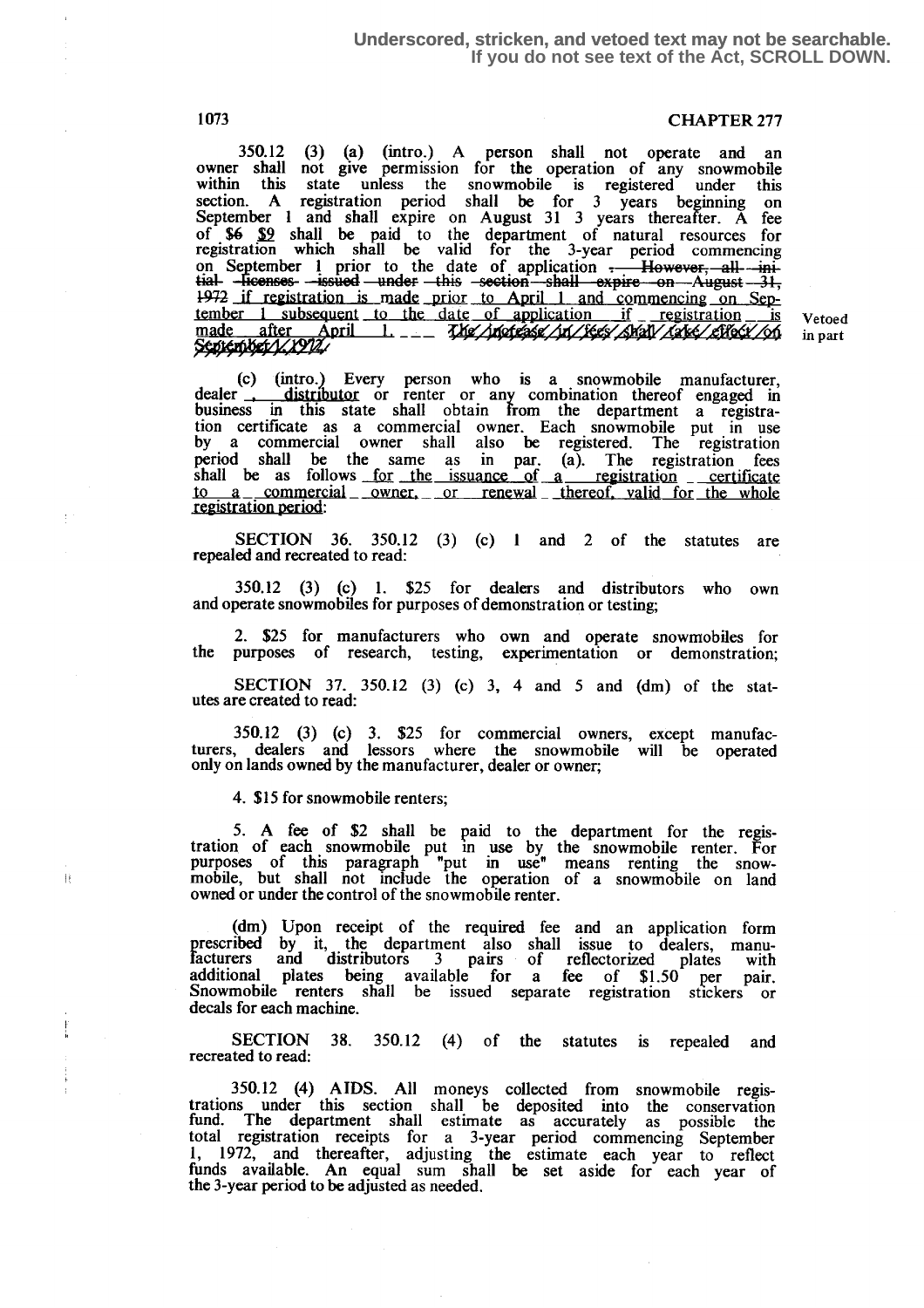(a) From the sum available for a given year, one-third shall be set aside for the following:

1. Registration costs;

2. The cost of the snowmobile recreational council;

<sup>3</sup> . The cost of a snowmobile safety and accident reporting program in the sum of \$60,000; and

4. The balance shall be used for law enforcement aids to counties. On or before February 1 a county may file with the department on forms prescribed by the department a detailed statement of the costs incurred by the county in the enforcement of ch. 350 in the preceding year . The department shall audit the statements and determine the county's net costs for enforcement of ch. 350. The department shall compute the state aids on the basis of 75% of such net costs and shall pay such aids on or before April 1 . If the state aids payable to counties exceed the moneys available for such purpose, the department shall prorate the payments.

(b) From the sum available for a given year, two-thirds shall be appropriated under s.  $20.370$  (2) (vn) for land acquisition, development and maintenance. State aids for maintenance costs are limited to one-half of the actual cost of maintaining the trail per<br>Vetoed year up to a \$25 per mile per year maximum. Qualifying trails are<br>those as are approved by the  $\cancel{c}$  bard as snowmobile trails.<br>in part State ai sition expense with the county furnishing 25% on a matching basis. Development must be commenced the same year the land is acquired. Moneys available for development shall be distributed on a  $100\%$ grant basis, 75% at the time of approval but no later than April 1 and 25% upon completion of the project. A county application may include a request for aids for development, maintenance, land acquisition or any one of those categories. **The department**  $\frac{1}{2}$ \$MY / Vetoed prescribe / / Any / / Fourte, / / Suite / / of / / Supermaceution / / 45 / / 4 / Pompition / Port<br>in part *techning / Ang / Anglet / Link* / / Superfiction Trail routes, sizes and<br>specifications shall be prescribed

> (c) Funds available under s. 20.370 (2) (vn) not used by September 1, 1972, shall be used for development, maintenance and land acquisition only.

> SECTION 39. 350.13 of the statutes, as affected by chapter 40, laws of 1971, is amended to read:

> 350.13 (title) UNIFORM TRAIL SIGNS AND STANDARDS. The department of natural resources in cooperation with the department of transportation \_ after having consulted with \_Jhe\_ snowmobile recreational council and  $\frac{1}{2}$   $\frac{1}{2}$  after public  $\frac{1}{2}$   $\frac{1}{2}$   $\frac{1}{2}$   $\frac{1}{2}$   $\frac{1}{2}$   $\frac{1}{2}$   $\frac{1}{2}$   $\frac{1}{2}$   $\frac{1}{2}$   $\frac{1}{2}$   $\frac{1}{2}$   $\frac{1}{2}$   $\frac{1}{2}$   $\frac{1}{2}$   $\frac{1}{2}$   $\frac{1}{2}$   $\frac$ recreational council and <u>- after public hearing</u>, shall promulgate<br>rules to establish uniform trail and <u>netwitted</u> signs and standards<br>relating to operation thereon as <del>permitted by statute under</del> 350.13 (title) UNIFORM TRAIL SIGNS AND STANDAR<br>The department of natural resources in cooperation with the dep<br>ment of transportation  $\frac{1}{\text{after}}$  having consulted with the snowm<br>recreational council and  $\frac{1}{\text{after}}$  publ  $350.04 - (2)$  authorized  $-$  by law. The department of transportation  $s_{\text{total}}$  =  $s_{\text{total}}$  =  $s_{\text{total}}$  =  $s_{\text{total}}$  =  $s_{\text{total}}$  =  $s_{\text{total}}$  =  $s_{\text{total}}$  =  $s_{\text{total}}$  =  $s_{\text{total}}$  =  $s_{\text{total}}$  =  $s_{\text{total}}$  =  $s_{\text{total}}$  =  $s_{\text{total}}$  =  $s_{\text{total}}$  =  $s_{\text{total}}$  =  $s_{\text{total}}$  =  $s_{\text{total}}$  =  $s_{\text{total}}$  =  $s_{\text$

SECTION 40. 350.14 of the statutes is created to read :

35014 DUTIES OF SNOWMOBILE RECREATIONAL COUNCIL. The snowmobile recreational council shall carry out studies and make recommendations to the legislature, governor, department of natural resources and department of transportation on all matters related to this chapter or otherwise affecting snowmobiles and snowmobiling.

SECTION 41. 350.15 of the statutes is created to read:

Vetoed

 $\frac{1}{2}$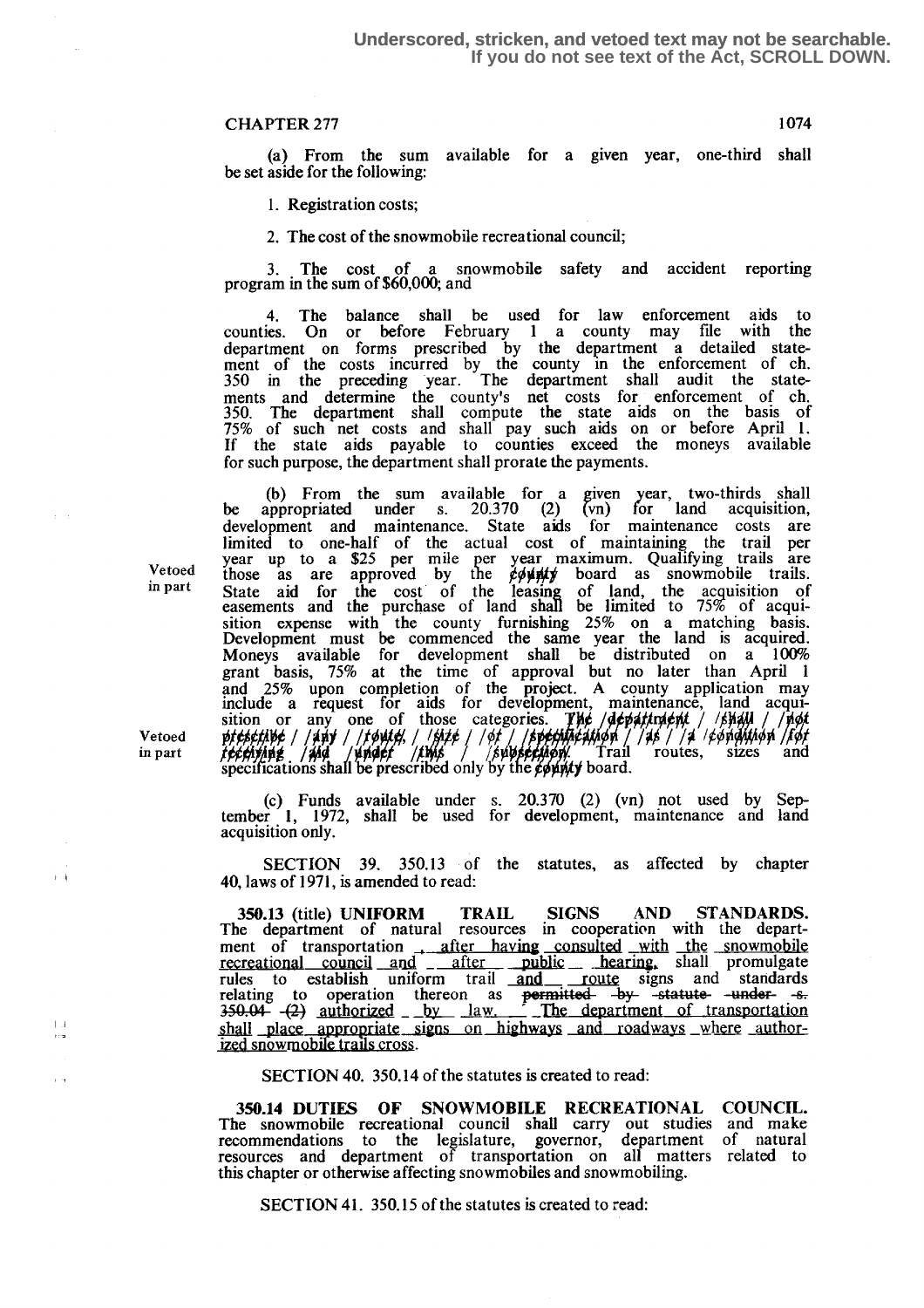$\mathbf{r}$ 

 $\begin{array}{c} 1 \\ 1 \\ 2 \end{array}$ 

# 1075 CHAPTER 277

350.15 ACCIDENTS AND ACCIDENT REPORTS. (1) DUTY TO RENDER AID. Insofar as he is capable of doing, the operator of a snowmobile involved in a snowmobile accident shall render to other persons affected thereby such . assistance as is practicable and necessary to save them from or minimize any danger caused by the accident and shall give his name and address and identification of his snowmobile to any person injured and to the owner of any property damaged in the accident.

(2) DUTY TO REPORT. (a) If the snowmobile accident results m death or injury to any person or total property damage in excess of \$100, every operator of a snowmobile involved in such accident shall, as soon as possible, give notice of the accident to a conservation warden or local law enforcement officer and shall within 10 days after the accident, file a written report thereof with the department on the form prescribed by it.

(b) If the operator of a snowmobile is physically incapable of making the report required by this subsection and there was another occupant on the snowmobile at the time of the accident capable of making the report he shall make such report.

(3) TERMS DEFINED. In this section:

(a) "Snowmobile accident" means a collision accident or other casualty involving a snowmobile .

(b) "Injury" means any injury . of a physical nature resulting in the need of attention by a physician or surgeon, whether or not such aid or attention was received.

(c) "Total property damage" means the sum total cost of putting the property damaged in the condition it was in before the accident, if repair thereof is practical, and if not practical, the sum total cost of replacing the property.

(4) REPORTS CONFIDENTIAL. No report required by this section to be filed with the department shall be used as evidence in any trial, civil or criminal, arising out of an accident, except that the department shall furnish upon demand of any person who has or claims to have made such a report, or upon demand of any court, a certificate showing that, a specified accident report has or has not been made to the deprtment solely to prove a compliance or a failure to comply with the requirement that such a report be made.

SECTION 42. 350.17 of the statutes is created to read:

350.17 ENFORCEMENT. (1) Any officer of the state traffic patrol under s. 110.07 (1), inspector under s. 110.07 (3), warden of the department under s. 23 .10, county sheriff or municipal peace officer may enforce the provisions of this chapter.

(2) No person operating a snowmobile shall refuse to stop after being requested or signaled to do so by a law enforcement officer.

SECTION 43. 350.18 of the statutes is created to read:

350.18 LOCAL ORDINANCES. Counties, towns, cities and villages may regulate snowmobile operation on snowmobile trails maintamed by or on snowmobile routes designated by the county, city, town or village.

SECTION 44. 350.19 of the statutes is created to read:

350.19 LIABILITY OF LANDOWNERS. Section 29.68 (1) to (3) applies to this chapter.